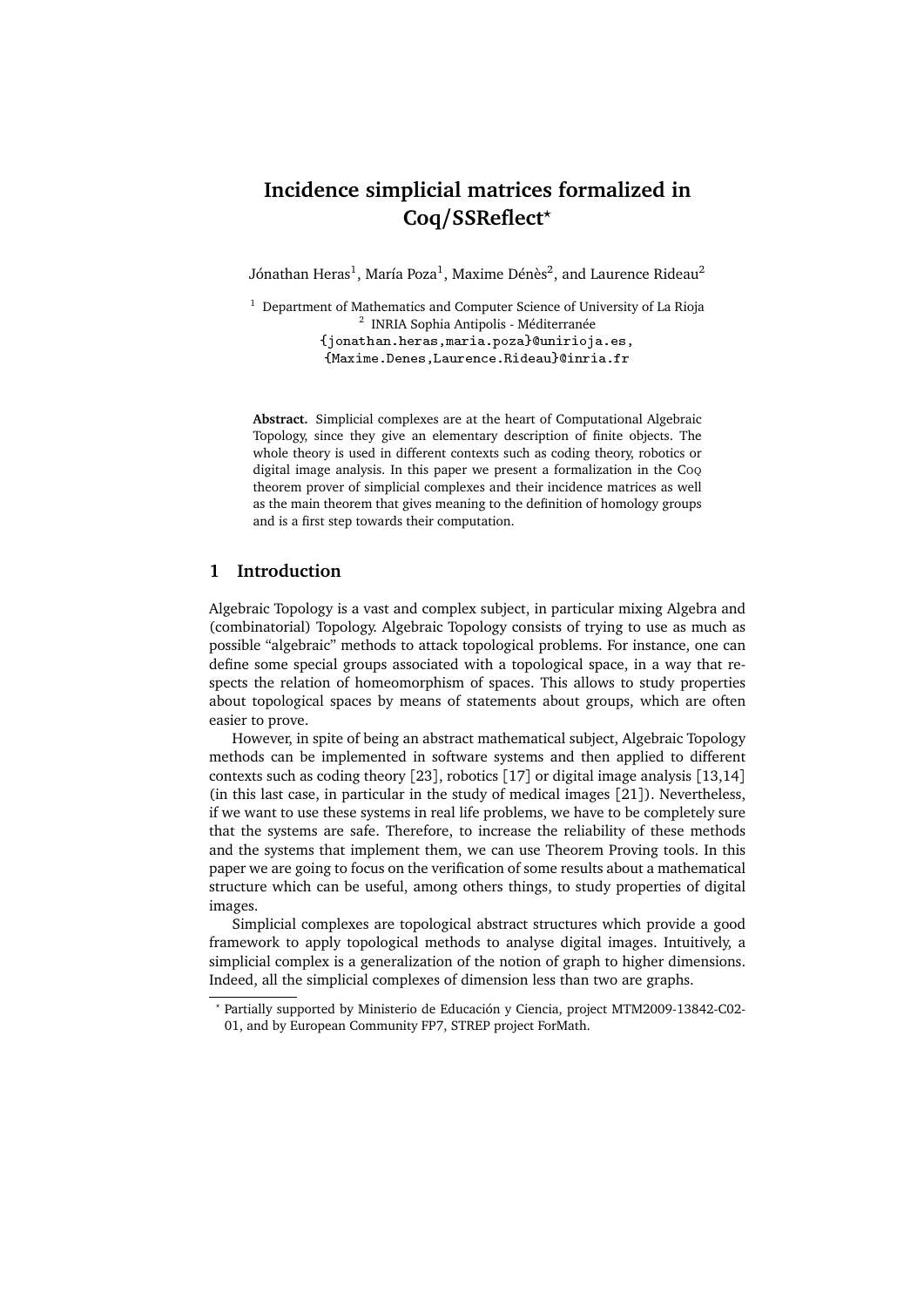A central problem in this context consists of computing homology groups of simplicial complexes. Homology groups characterize both the number and the type of holes and the number of connected components of a simplicial complex. This type of information is used, for instance, to determine similarities between proteins in molecular biology [[7](#page-13-2)].

In the context of the computation of homology groups, we can highlight the Kenzo program [[9](#page-13-3)], a successful Computer Algebra system, implemented in Common Lisp, which has obtained some homology groups not confirmed nor refuted by any other means.

There are two different ways of computing homology groups in Kenzo depending on the type of the object. On the one hand, the task of calculating homology groups of a *finite object* is translated to a problem of diagonalizing certain matrices called *incidence matrices*, see [[22](#page-14-3)]. On the other hand, in the case of *non-finite type* objects, Sergeraert's effective homology [[20](#page-14-4)] theory, implemented in Kenzo, provides a framework where this question can be handled. Roughly speaking, the effective homology method links a non-finite type object, *X*, with a finite type object, *Y* , with the same homology groups; then the problem of computing the homology groups of *X* is reduced to the task of diagonalizing the *incidence matrices* of *Y* .

Sergeraert's ideas have been translated to theorem provers with the aim of not only formalizing the effective homology theory, but also applying formal methods to the study of Kenzo. Thus far, the main formalization efforts have been focused on theorems which provide the connection between non-finite type objects with finite type ones; here, we can distinguish the verification of the Basic Perturbation Lemma in the Isabelle/HOL proof assistant, see [[2](#page-13-4)], or the formalization in CoQ of the Effective Homology of Bicomplexes, see [[8](#page-13-5)].

However, up to now, the question of formalizing the computation of homology groups of finite objects has not been undertaken. In this paper we discuss the formalization of simplicial complexes and their incidence matrices as well as the main theorem that gives meaning to the definition of homology groups. To this aim, we have used the proof assistant  $CoQ [6,4]$  $CoQ [6,4]$  $CoQ [6,4]$  $CoQ [6,4]$  as well as the SSREFLECT extension [[11](#page-13-8)] and the libraries it provides.

The rest of the paper is organized as follows. Section [2](#page-1-0) contains some preliminaries on Algebraic Topology. A sketch of the proof of the main theorem is presented in Section [3.](#page-5-0) A brief introduction to SSREFLECT is provided in Section [4.](#page-9-0) The main steps of the formalization are given in Section [5.](#page-9-1) The paper ends with a section of Conclusions and Further Work, and the bibliography.

#### <span id="page-1-0"></span>**2 Mathematical preliminaries**

In this section, we briefly provide the minimal standard background needed in the rest of the paper. We mainly focus on definitions. Many good textbooks are available for these definitions and results about them, the main one being maybe [[18](#page-14-5)].

The notion of simplicial complex is the most elementary method to settle a connection between common Topology and Algebraic Topology. The notion of topological space is too abstract to perform computations. Simplicial complexes provide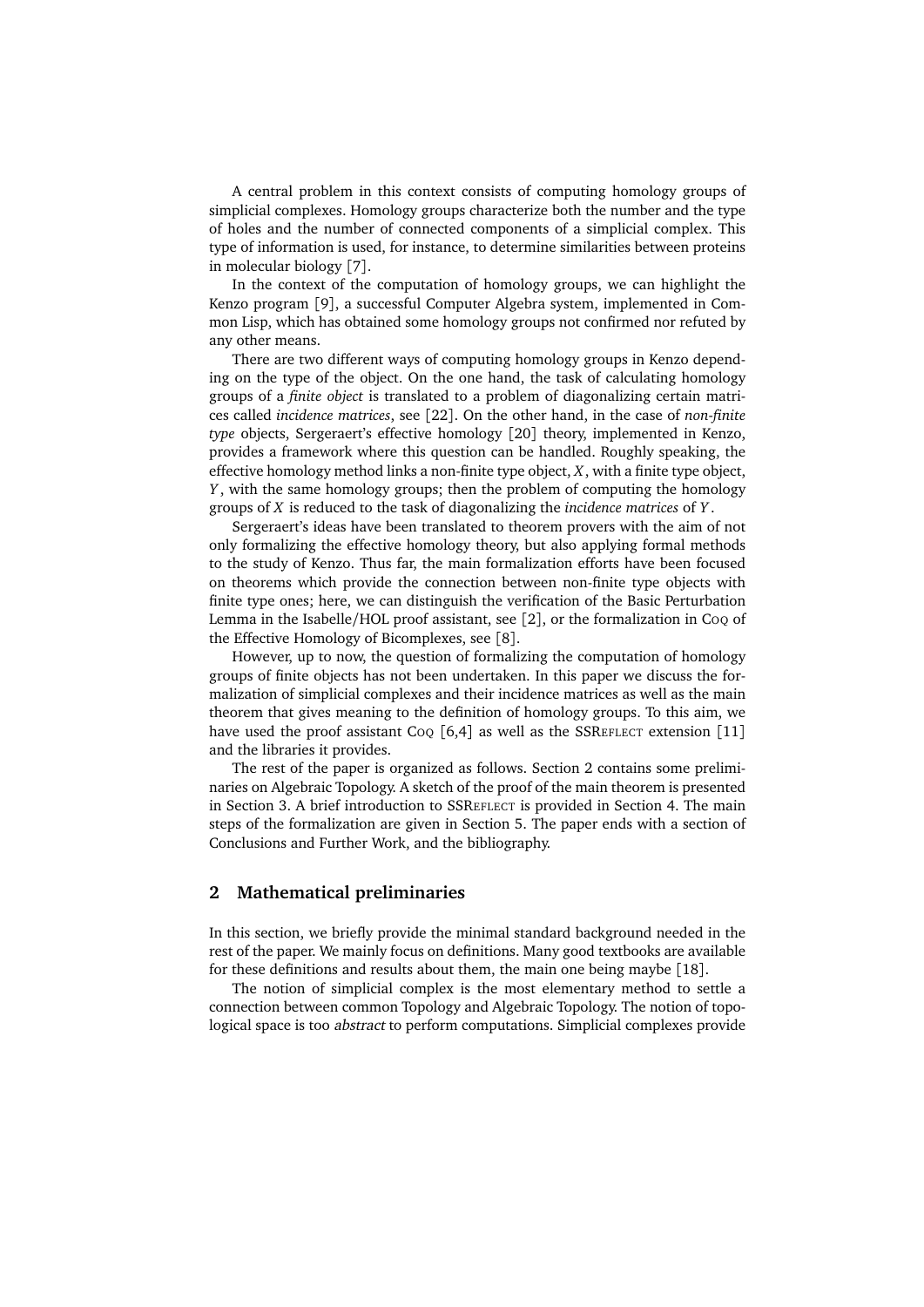a purely combinatorial description of topological spaces which admit a triangulation. The computability of properties, such as homology groups, from a simplicial complex associated with a topological space is well-known and the algorithm uses simple linear algebra [[22](#page-14-3)]. Then, an algebraic topologist can decide every sensible space (that is to say, a topological space which admit a triangulation) is a simplicial complex, making computations easier.

Let us start with some basic terminology. Let *V* be an ordered set, called the *vertex set*. An *(abstract) simplex* over *V* is any finite subset of *V*. An *(abstract) nsimplex* over *V* is a simplex over *V* which cardinality is equal to  $n + 1$ . Given a simplex *α* over *V*, we call *faces* of *α* all the subsets of *α*.

**Definition 1** An *(ordered abstract) simplicial complex over V* is a set of simplices  $K$ over *V* such that it is closed by taking faces (subsets); that is to say, if  $\alpha \in \mathcal{K}$  all the faces of  $\alpha$  are in  $\mathcal{K}$ , too.

Let *X* be a simplicial complex. Then the set  $S_n(\mathcal{K})$  of *n*-simplices of  $\mathcal K$  is the set made of the simplices of cardinality  $n + 1$ .

**Example 1** Let us consider  $V = (0, 1, 2, 3, 4, 5, 6)$ .

The small simplicial complex drawn in Figure [1](#page-2-0) is mathematically defined as the object:

$$
\mathcal{K} = \left\{ \begin{matrix} \emptyset, (0), (1), (2), (3), (4), (5), (6), (0, 1), (0, 2), (0, 3), (1, 2), \\ (1, 3), (2, 3), (3, 4), (4, 5), (4, 6), (5, 6), (0, 1, 2), (4, 5, 6) \end{matrix} \right\}
$$



<span id="page-2-0"></span>**Fig. 1.** Butterfly Simplicial Complex

It is worth noting that simplicial complexes can be infinite. For instance if  $V = N$ and the simplicial complex  $\mathcal{K}$  is  $\{(n)\}_{n\in\mathbb{N}} \cup \{(0,n)\}_{n\geq 1}$ , the simplicial complex obtained can be seen as an infinite bunch of segments.

**Definition 2** A *facet of a simplicial complex*  $\mathcal K$  *over V is a maximal simplex with respect to the subset order*  $\subseteq$  *among the simplexes of*  $\mathcal{K}$ *.* 

**Example 2** The facets of the simplicial complex depicted in Figure [1](#page-2-0) are:

 $\{(0, 3), (1, 3), (2, 3), (3, 4), (0, 1, 2), (4, 5, 6)\}$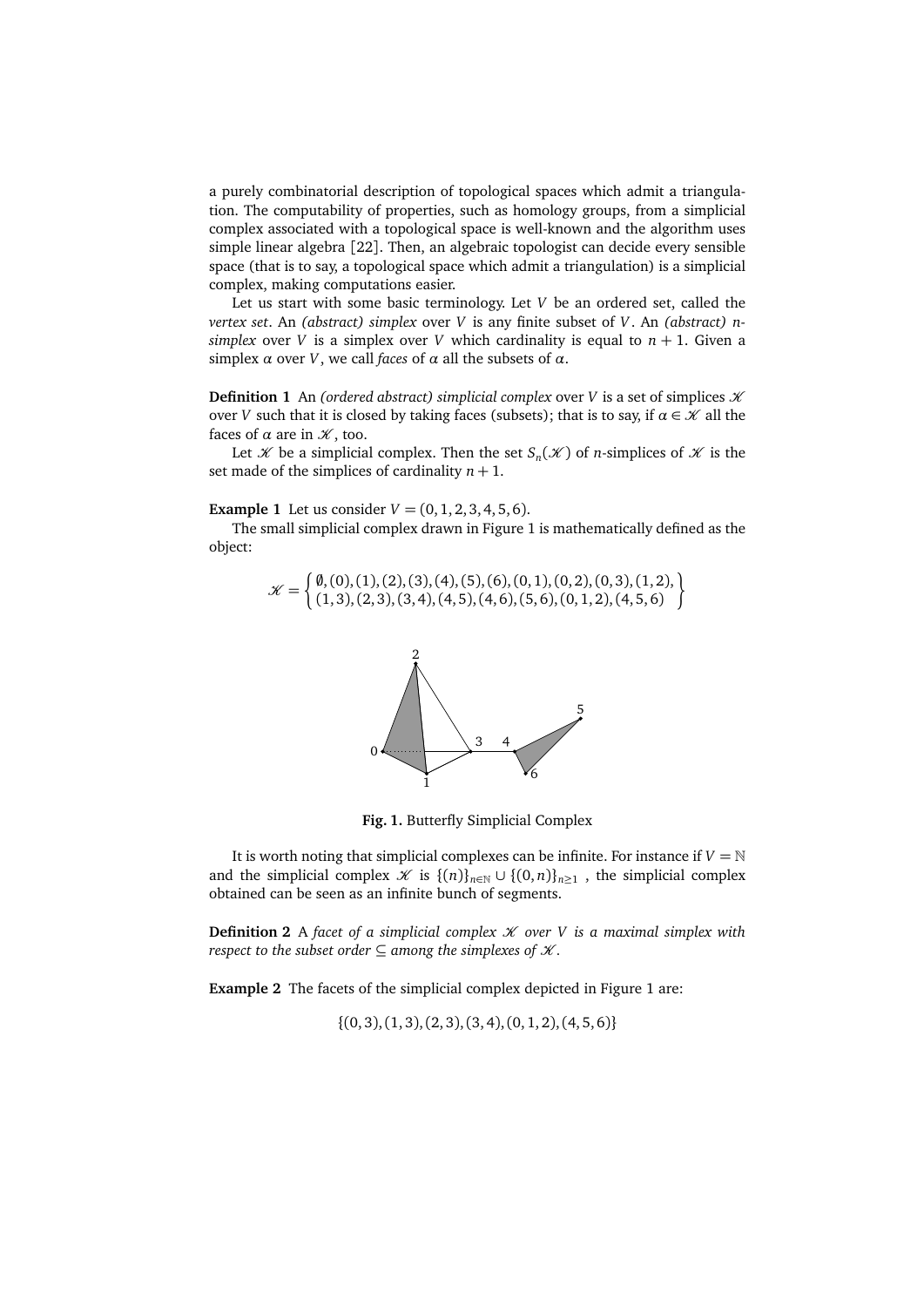To construct the simplicial complex associated with a sequence of facets,  $\mathcal{F}$ , we generate all the faces of the simplexes of  $\mathscr F$ . Subsequently, if we perform the set union of all the faces we obtain the simplicial complex associated with  $\mathcal{F}$ .

**Definition 3** Let  $\mathcal{K}$  be a simplicial complex over *V*. Let *n* and *i* be two integers such that  $n \ge 1$  and  $0 \le i \le n$ . Then the *face operator*  $\partial_i^n$  is the linear map  $\partial_i^n$ :  $S_n(\mathcal{K}) \to S_{n-1}(\mathcal{K})$  defined by:

$$
\partial_i^n((v_0,\ldots,v_n))=(v_0,\ldots,v_{i-1},v_{i+1},\ldots,v_n)
$$

the *i*-th vertex of the simplex is removed, so that an  $(n - 1)$ -simplex is obtained.

Now, we are going to introduce a central notion in Algebraic Topology. We assume as known the notions of ring, module over a ring and module morphism (see [[16](#page-14-6)] for details).

**Definition 4** Given a ring *R*, a *graded module M* is a family of left *R*-modules  $(M_n)_{n\in\mathbb{Z}}$ .

Definition 5 Given a pair of graded modules *M* and *M'*, a graded module morphism *f* of degree *k* between them is a family of module morphisms  $(f_n)_{n\in\mathbb{Z}}$  such that  $f_n: M_n \to M'_{n+k}$  for all  $n \in \mathbb{Z}$ .

**Definition 6** Given a graded module *M*, a *differential*  $(d_n)_{n \in \mathbb{Z}}$  is a family of module endomorphisms of *M* of degree −1 such that  $d_{n-1} \circ d_n = 0$  for all  $n \in \mathbb{Z}$ .

The previous definitions define a graded structure and a way of going from a level of the structure to the inferior one. From the previous definitions, the notion of chain complex is defined as follows.

**Definition** 7 A *chain complex*  $C_*$  is a family of pairs  $(C_n, d_n)_{n \in \mathbb{Z}}$  where  $(C_n)_{n \in \mathbb{Z}}$  is a graded module and  $(d_n)_{n\in\mathbb{Z}}$  is a differential on  $(C_n)_{n\in\mathbb{Z}}.$ 

The module  $C_n$  is called the module of *n*-chains. The image  $B_n = im d_{n+1} \subseteq C_n$  is the (sub)module of *n*-boundaries. The kernel  $Z_n = \text{ker } d_n \subseteq C_n$  is the (sub)module of *n-cycles*.

Given a chain complex  $C_* = (C_n, d_n)_{n \in \mathbb{Z}}$ , the identities  $d_{n-1} \circ d_n = 0$  are equivalent to the inclusion relations  $B_n \subseteq Z_n$ : every boundary is a cycle but the converse is not generally true. Thus, the next definition makes sense.

**Definition 8** Let  $C_* = (C_n, d_n)_{n \in \mathbb{Z}}$  be a chain complex of *R*-modules. For each degree *n* ∈  $\mathbb{Z}$ , the *n-homology module* of  $C_*$  is defined as the quotient module

$$
H_n(C_*)=\frac{Z_n}{B_n}
$$

Once we have defined the notions of simplicial complexes and chain complexes, we can define the link between them considering  $\mathbb Z$  as the ring  $R$ ; the most common case in Algebraic Topology.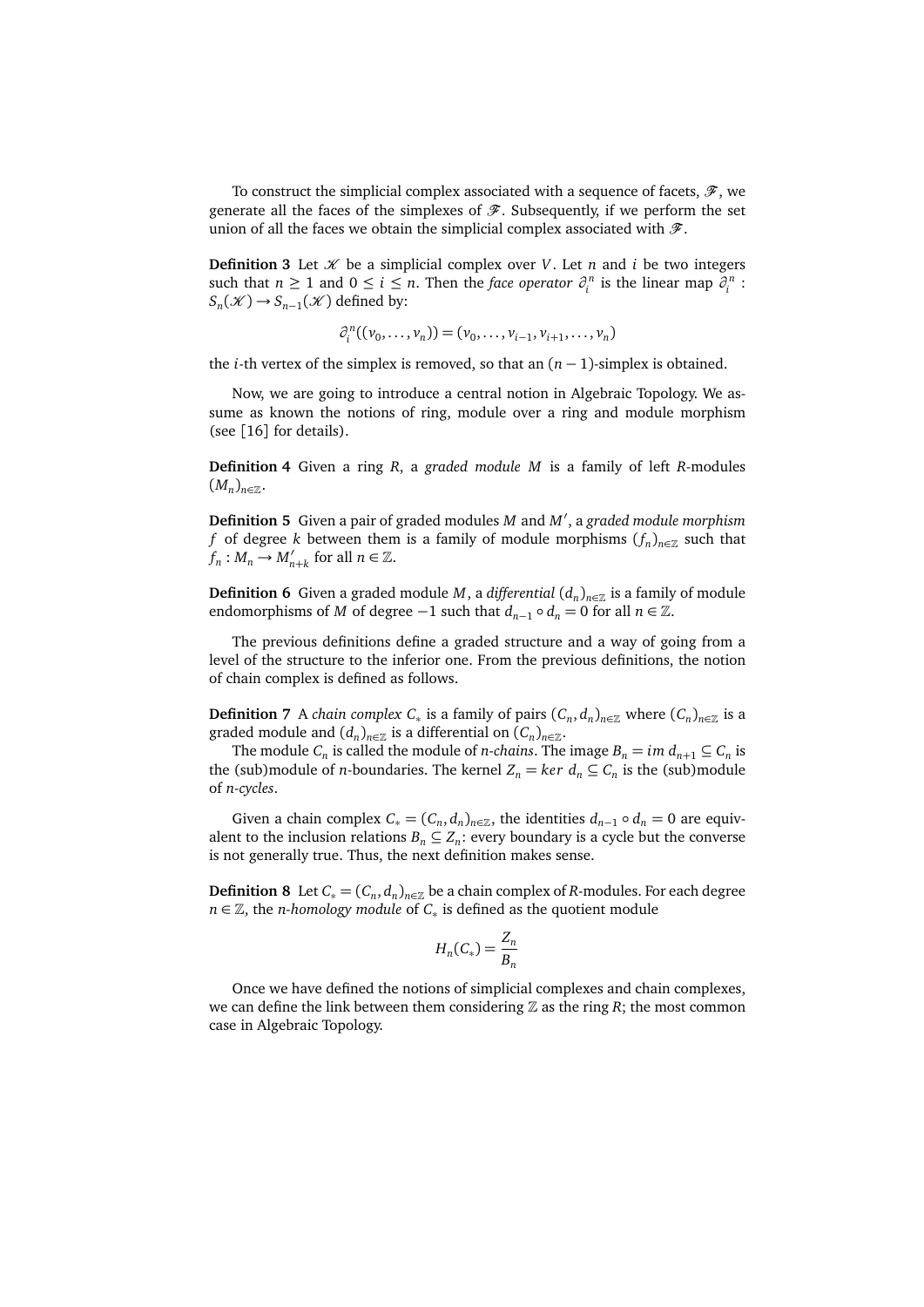**Definition 9** Let *X* be a simplicial complex over *V*. Then *the chain complex*  $C_*(X)$ *canonically associated with*  $\mathscr K$  *is defined as follows. The chain group*  $\mathcal C_n(\mathscr K)$  *is the* free  $\mathbb Z$  module generated by the *n*-simplices of  $\mathscr K$ . In addition, let  $(v_0, \ldots, v_n)$  be an *n*-simplex of  $K$ , the differential of this simplex is defined as:

$$
d_n := \sum_{i=0}^n (-1)^i \partial_i^n
$$

In order to clarify the notion of chain complex canonically associated with a simplicial complex, let us present an example. The chain complexes associated with simplicial complexes are good candidates for this purpose.

**Example 3** Let  $\mathcal{K}$  be the simplicial complex defined in Figure [1.](#page-2-0) The chain complex  $C_*(\mathcal{K})$  canonically associated with  $\mathcal K$  is:

$$
\cdots \to 0 \to C_2(\mathcal{K}) \xrightarrow{d_2} C_1(\mathcal{K}) \xrightarrow{d_1} C_0(\mathcal{K}) \to 0 \to \cdots
$$

where there are 3 associated chain groups:

- $C_0(\mathcal{K})$ , the free  $\mathbb{Z}$ -module on the set of 0-simplexes (vertices)  $\{(0), (1), (2), (3), (4), (5), (6)\}.$
- $C_1(\mathcal{K})$ , the free  $\mathbb{Z}$ -module on the set of 1-simplexes (edges)  $\{(0, 1), (0, 2), (0, 3), (1, 2), (1, 3), (2, 3), (3, 4), (4, 5), (4, 6), (5, 6)\}.$
- $C_2(\mathcal{K})$ , the free  $\mathbb{Z}$ -module on the set of 2-simplexes (triangles)  $\{(0, 1, 2), (4, 5, 6)\}.$

The elements of either of those groups  $C_p$  are linear integer combinations of the corresponding basis (set of  $\sigma_i$ 's), i.e. elements of the form  $\sum \lambda_i \sigma_i$ ,  $\lambda_i \in \mathbb{Z}$ .

The differential homomorphism is in this case:

<span id="page-4-0"></span>
$$
d_n((v_0, \ldots, v_n)) := \sum_{i=0}^n (-1)^i (v_0, \ldots, v_{i-1}, v_{i+1}, \ldots, v_n)
$$
 (1)

For instance,  $d_2((0,1,2)) = (1,2) - (0,2) + (0,1)$ .

From the previous definition, we can introduce a very useful concept for the computation of homology groups of simplicial complexes.

**Definition 10** Let  $\mathcal{K}$  be a simplicial complex over *V* and let *n* be an integer such that  $n \geq 1$ . The *n-th incidence matrix of X* over the ring Z, denoted by  $M_n(\mathcal{K}, \mathbb{Z})$ , represents the  $(n-1)$ -simplices of  $K$  as rows and the *n*-simplices of  $K$  as columns. Assuming an ordering on the simplices of the same dimension (in the rest of the paper we assume that the simplices of the same dimension will be ordered),  $M_n(\mathcal{K}, \mathbb{Z})$ is  $[a_i^j]$ *i*<sup> $j$ </sup>
<sub>*i*</sub></sub> ] where *i* ranges from 1 to the cardinality of *S*<sub>*n*−1</sub>( $X$ ), *j* ranges from 1 to the cardinality of  $S_n(\mathscr{K})$  and the value of  $a_i^j$  $i$ <sup>*i*</sup> is the coefficient of the *i*-th (*n*−1)-simplex in the differential of the *j*-th *n*-simplex; then  $a_j^j$  $i$ <sup>*i*</sup> is a value in  $\{0, \pm 1\}$ .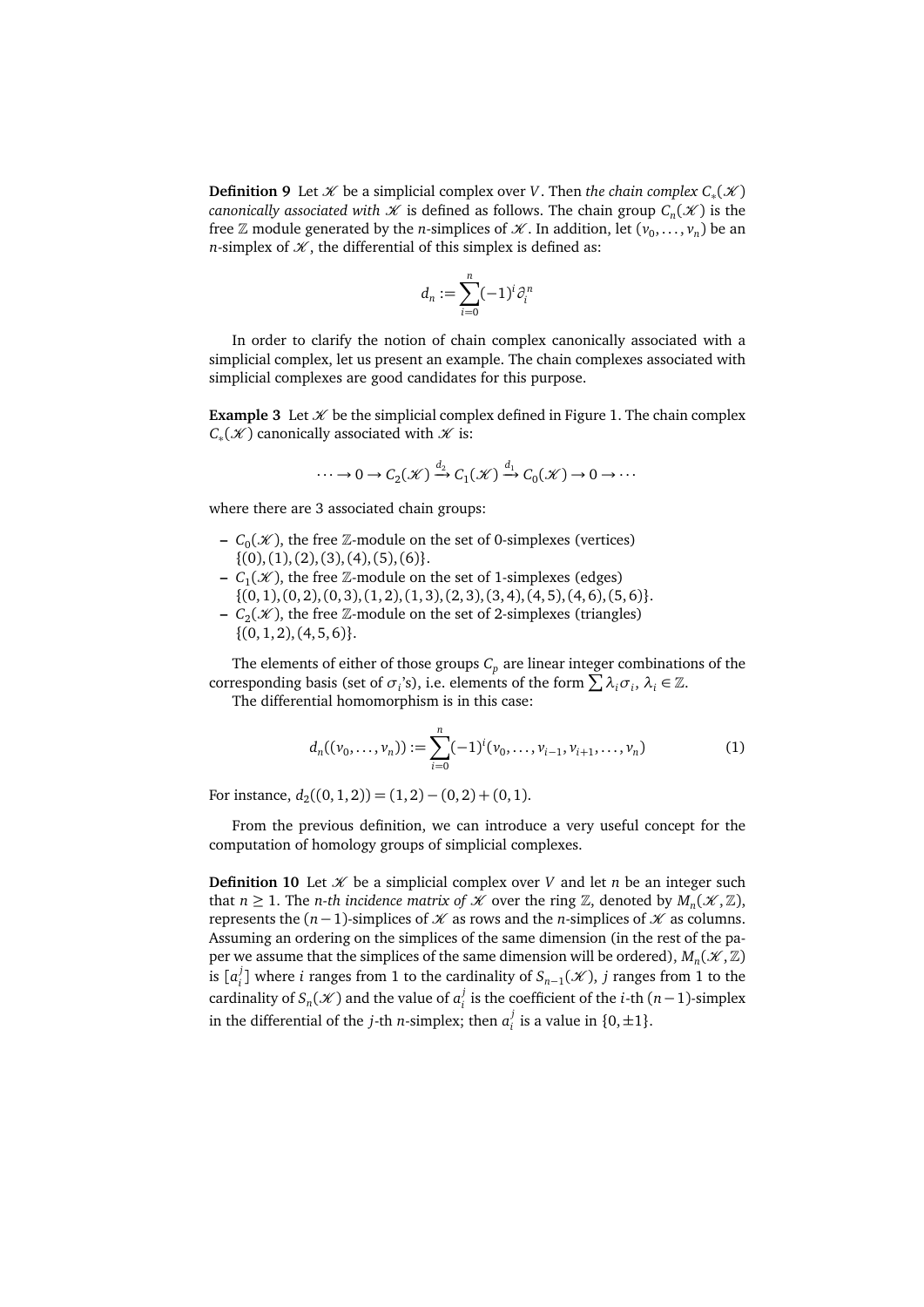**Example 4** If we impose a lexicographical order on the simplices of the same di-mension of the simplicial complex depicted in Figure [1](#page-2-0) (if  $v = (a_0, \ldots, a_n)$  and  $w = (b_0, \ldots, b_n)$  are *n*-simplices of the simplicial complex, then  $v < w$  if  $a_0 < b_0$ , or  $a_0 = b_0$  and  $a_1 < b_1$ , or  $a_0 = b_0$  and  $a_1 = b_1$  and  $a_2 < b_2, \ldots$ , or  $a_0 = b_0, \ldots a_{n-1} =$  $b_{n-1}$  and  $a_n < b_n$ ), then its first incidence matrix is:

|         |                             |                |         |                | $(0,1)$ $(0,2)$ $(0,3)$ $(1,2)$ $(1,3)$ $(2,3)$ $(3,4)$ $(4,5)$ $(4,6)$ $(5,6)$ |                       |                |                |                     |      |
|---------|-----------------------------|----------------|---------|----------------|---------------------------------------------------------------------------------|-----------------------|----------------|----------------|---------------------|------|
| (0)     |                             |                | $^{-1}$ |                | $0\qquad 0\qquad 0$                                                             |                       | $\overline{0}$ | $\overline{0}$ | 0                   |      |
|         | $(1)$   1 0 0 -1 -1 0 0 0 0 |                |         |                |                                                                                 |                       |                |                |                     |      |
|         | $(2)$   0 1                 |                |         |                | $0 \t 1 \t 0 \t -1$                                                             |                       |                |                | $0\qquad 0\qquad 0$ |      |
|         | $(3)$ 0                     | $\overline{0}$ |         |                | 1 0 1 1                                                                         |                       | $-1$           | $\overline{0}$ | $\overline{0}$      |      |
|         | $(4)$   0                   | 0              | 0       | $\overline{0}$ |                                                                                 | $0 \qquad 0 \qquad 1$ |                | $-1$           | $^{-1}$             |      |
|         | $(5)$   0                   | $\Omega$       |         | 0              | $\Omega$                                                                        | 0                     | $\mathbf{0}$   | $\overline{1}$ | 0                   | $-1$ |
| $(6)$ \ | $\bf{0}$                    | $\Omega$       |         | $0 \qquad 0$   |                                                                                 | $0\qquad 0$           | $\overline{0}$ | $\overline{0}$ | $\mathbf{1}$        |      |

The relevance of the incidence matrices of simplicial complexes lies in the fact that they can be used to compute the homology groups of the simplicial complex by means of a diagonalization process, as explained for instance in [[22](#page-14-3)].

#### <span id="page-5-0"></span>**3 The theorem formalized and its context**

The definitions presented in the previous section are classical definitions from Algebraic Topology. However, since our final goal consists of working with mathematical objects coming from digital images, we can fit the context to our particular problem.

It is worth noting that there are several methods to construct a simplicial complex from a digital image [[3](#page-13-9)]. Then, we are going to explain one of these methods. Roughly speaking, the chosen method consists of obtaining a sequence of facets from a digital image. Then, as we have explained in the previous section, we can obtain the simplicial complex associated with the facets. So, we only need to explain how to get the facets from a digital image.

We are going to work with monochromatic two dimensional images. An image can be represented by a finite 2-dimensional array of 1's and 0's in which the black pixels are represented by 1's and, on the contrary, white pixels are represented by  $0's$ .

Let  $\mathscr I$  be an image codified as a 2-dimensional array of 1's and 0's. Let  $V =$  $(N, N)$  be the vertex set, each vertex is a pair of natural numbers. Let  $p = (a, b)$  be the coordinates of a black pixel in  $\mathcal{I}$ . For each  $p$  we can obtain two 2-simplexes which are two facets of the simplicial complex associated with  $\mathcal{I}$ . Namely, for each  $p = (a, b)$  we obtain the following facets:  $((a, b), (a + 1, b), (a + 1, b + 1))$  and  $((a, b), (a, b + 1), (a + 1, b + 1))$ . If we repeat the process for the coordinates of all the black pixels in  $\mathcal{I}$ , we obtain the facets of a simplicial complex associated with  $\mathscr{I}$ , let us called it  $\mathscr{K}_{\mathscr{I}}$ .

**Example 5** Consider the image depicted in Figure [2.](#page-6-0) This image,  $\mathcal{I}$ , can be codified by means of the 2-dimensional array:  $((1,0),(0,1))$ . Then, with the previously explained process we obtain the facets of  $\mathcal{K}_{\varphi}$ . The coordinates of the black pixels are  $(0, 0)$  and  $(1, 1)$ , so the facets that we obtain are:

$$
(( (0,0), (1,0), (1,1)), ((0,0), (0,1), (1,1)), ((1,1), (2,1), (2,2)), ((1,1), (1,2), (2,2)))
$$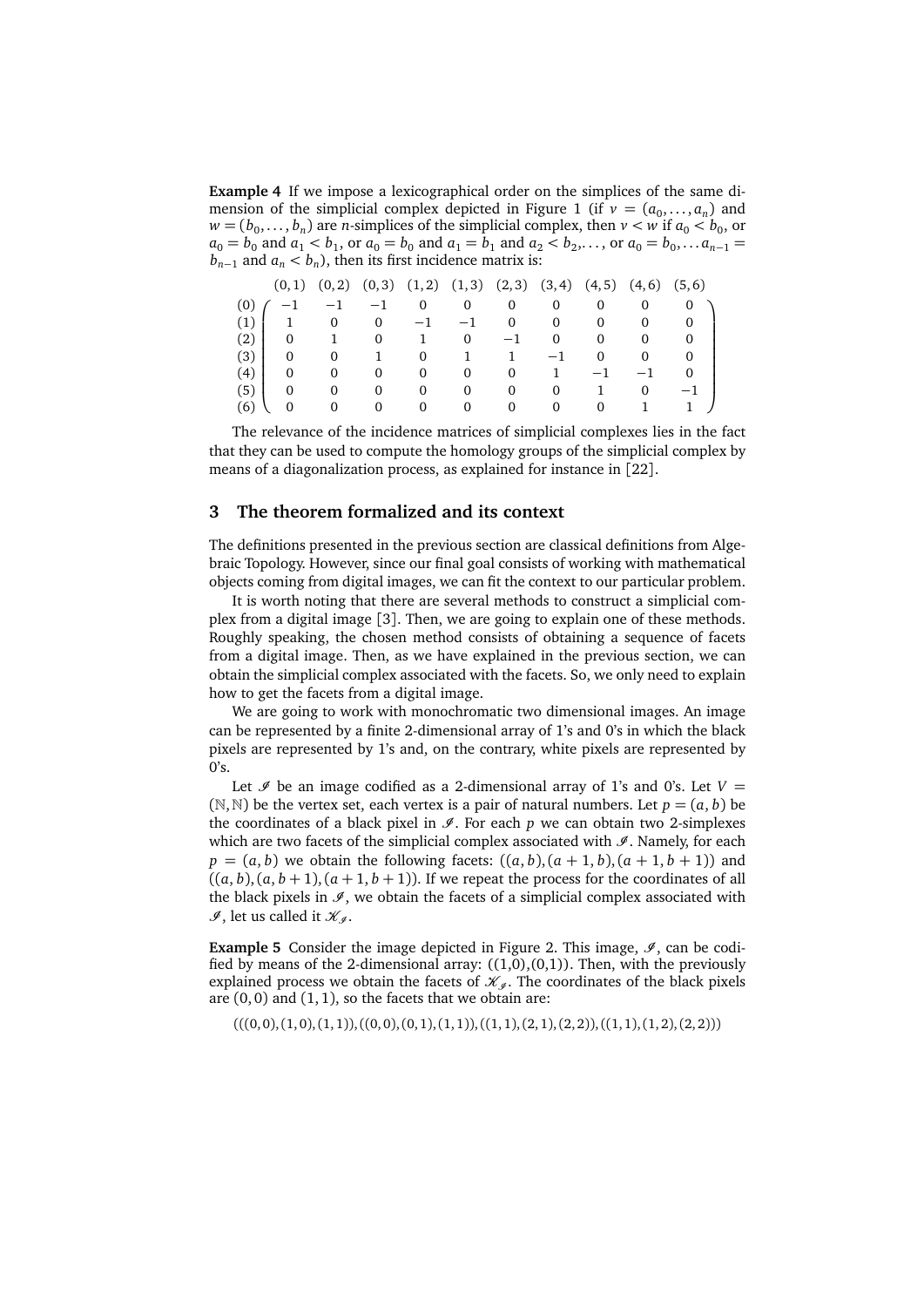

<span id="page-6-0"></span>**Fig. 2.** A digital image and its simplicial complex representation

We have presented a method to obtain a simplicial complex associated with a 2D-image, but this process can be generalized to higher-dimensional images [[19](#page-14-7)].

It is worth noting that even the bigger digital images have always a finite number of components, hence a finite number of vertices and then our vertex set *V* consists of a finite number of vertices. Therefore, the simplicial complexes coming from digital images are always of finite type. This point will be important in our formalization.

Moreover, instead of working with the ring  $\mathbb{Z}$ , we consider the ring  $\mathbb{Z}/2\mathbb{Z}$  since the computation of homology groups are easier working with Z*/*2Z. This approach is usually followed when algebraic topology methods are applied to the study of digital images, see [[13](#page-13-0)[,14](#page-13-1)].

Then, we are going to work with a different definition of the face operator and associated incidence matrices. Indeed, since coefficients (in Z*/*2Z) of opposite sign are identified, we do not have to deal with orientations of faces.

Thus, in the following  $K$  will denote a simplicial complex over a finite set  $V$ and *n* an integer such that  $n \geq 1$ . The incidence matrix is now defined by:

**Definition 11** The *n-th incidence matrix of*  $\mathcal{K}$  over the ring  $\mathbb{Z}/2\mathbb{Z}$ , denoted by  $M_n(\mathcal{K})$ , is a matrix of size  $m \times p$ , where *m* is the cardinality of  $S_{n-1}(\mathcal{K})$  and *p* is cardinality of  $S_n(\mathscr{K}).$  Its coefficients  $[a_i^j]$  $i<sup>j</sup><sub>i</sub>$ ] are 1 if the *i*-th (*n*−1)-simplex is a face of the *j*-th *n*-simplex and 0 otherwise.

Note that the *n*-th incidence matrix of  $K$  over the ring  $\mathbb{Z}/2\mathbb{Z}$  is the absolute value of the *n*-th incidence matrix of  $K$  over the ring  $\mathbb{Z}$ .

Using this definition of incidence matrices, it is not necessary to use chain complexes to compute homology groups of simplicial complexes, but just applying a diagonalization process, as described in [[22](#page-14-3)].

**Example 6** If we impose a lexicographical order on the simplices of the same dimension of the simplicial complex depicted in Figure [1,](#page-2-0) then its first incidence ma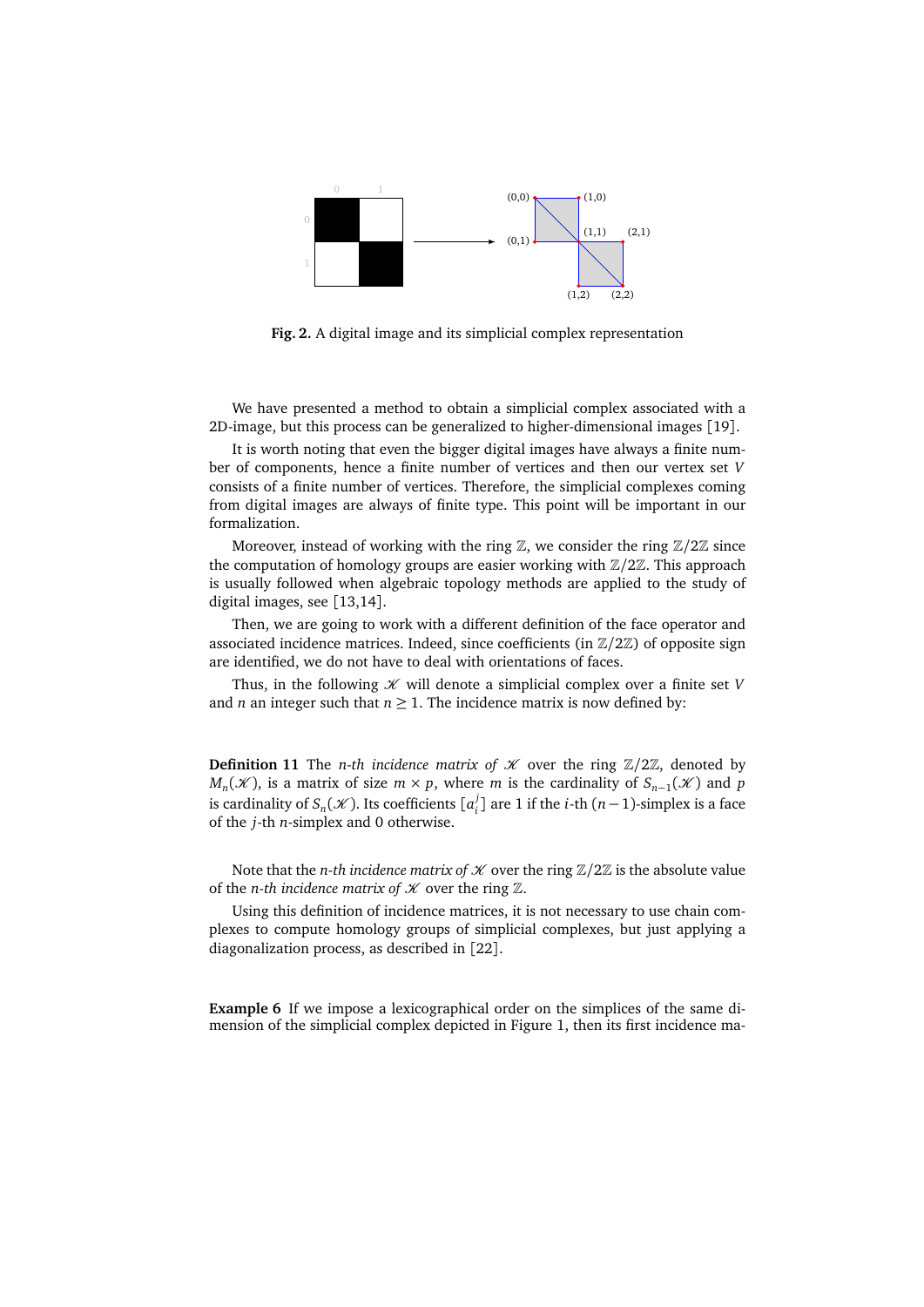trix over the ring Z*/*2Z is:

|     |          |   |          | $(0,1)$ $(0,2)$ $(0,3)$ $(1,2)$ $(1,3)$ $(2,3)$ $(3,4)$ $(4,5)$ $(4,6)$ $(5,6)$ |          |          |          |            |  |
|-----|----------|---|----------|---------------------------------------------------------------------------------|----------|----------|----------|------------|--|
|     |          |   |          | 0                                                                               | 0        | U        | 0        |            |  |
| (1) |          | 0 | $\theta$ |                                                                                 |          | 0        | $\Omega$ | $^{(1)}$   |  |
| (2) | 0        |   |          |                                                                                 |          |          | 0        | $\Omega$   |  |
| (3) | $\Omega$ |   |          | 0                                                                               |          |          |          |            |  |
| (4) | 0        |   | $\theta$ | $\Omega$                                                                        | $\theta$ | $\Omega$ |          |            |  |
| (5) |          |   |          |                                                                                 |          |          |          |            |  |
| 66  |          |   | $^{(1)}$ | 0                                                                               |          | $\theta$ | 0        | $^{\circ}$ |  |

As we have said previously, incidence matrices of simplicial complexes come from the differentials of the chain complexes canonically associated with the simplicial complexes. Theses differentials satisfy a nilpotency condition  $(d_{n-1} \circ d_n = 0)$ .

Then, we can state and proof the following theorem that is analoguous to this nilpotency condition on the incidence matrices we have defined above.

<span id="page-7-0"></span>**Theorem 1** The product of the *n*-th incidence matrix of  $K$  over the ring  $\mathbb{Z}/2\mathbb{Z}$ ,  $M_n(\mathcal{K})$ , and the  $(n + 1)$ -incidence matrix of  $\mathcal{K}$  over the ring  $\mathbb{Z}/2\mathbb{Z}$ ,  $M_{n+1}(\mathcal{K})$  is equal to the null matrix.

*Sketch of the proof.* Let  $S_{n-1}$ ,  $S_n$ ,  $S_{n+1}$  be the set of  $(n-1)$ -simplices of  $\mathcal K$ , the set of *n*-simplices of  $K$  and the set of  $(n + 1)$ -simplices of  $K$  respectively. Then,

| $S_n[1] \cdots S_n[r1]$ |  |                                                                                                                                                                                                                                                                                                                                                                   |  | $S_{n+1}[1]$ $\cdots$ $S_{n+1}[r3]$ |
|-------------------------|--|-------------------------------------------------------------------------------------------------------------------------------------------------------------------------------------------------------------------------------------------------------------------------------------------------------------------------------------------------------------------|--|-------------------------------------|
|                         |  |                                                                                                                                                                                                                                                                                                                                                                   |  |                                     |
|                         |  | $M_n(\mathcal{H}) = \left[ \begin{array}{cccc} a_{n-1}[1] & a_{1,1} & \cdots & a_{1,r1} \\ \vdots & \ddots & \vdots \\ s_{n-1}[r2] & a_{r2,1} & \cdots & a_{r2,r1} \end{array} \right], M_{n+1}(\mathcal{H}) = \left[ \begin{array}{cccc} b_{1,1} & \cdots & b_{1,r1} \\ \vdots & \ddots & \vdots \\ s_n[r1] & b_{r1,1} & \cdots & b_{r1,r3} \end{array} \right]$ |  |                                     |

where  $r1 = \sharp |S_n|$ ,  $r2 = \sharp |S_{n-1}|$  and  $r3 = \sharp |S_{n+1}|$ . Thus,

$$
M_n(\mathcal{K}) \times M_{n+1}(\mathcal{K}) = \begin{pmatrix} c_{1,1} & \cdots & c_{1,r3} \\ \vdots & \ddots & \vdots \\ c_{r2,1} & \cdots & c_{r2,r3} \end{pmatrix} \text{ where } c_{i,j} = \sum_{1 \leq k \leq r1} a_{i,k} \times b_{k,j}
$$

To prove that  $M_n \times M_{n+1}$  is equal to the null matrix, it is enough to prove that  $\forall i, j$  such that  $1 \leq i \leq \sharp |S_{n-1}|$  and  $1 \leq j \leq \sharp |S_{n+1}|$ , then  $c_{i,j} = 0$ . Each of these coefficients is written:

<span id="page-7-1"></span>
$$
c_{i,j} = \sum_{1 \le k \le r1} a_{i,k} \times b_{k,j}
$$

Since  $k$  enumerates the indices of elements of  $S_n$ , we may write:

$$
c_{i,j} = \sum_{X \in S_n} F(S_{n-1}[i], X) \times F(X, S_{n+1}[j]) \text{ with } F(Y, Z) = \begin{cases} 1 \text{ if } Y \in dZ \\ 0 \text{ otherwise} \end{cases}
$$
 (2)

*d Z* is the analoguous in our context of the differential operator defined by [\(1\)](#page-4-0) and is equal to:

$$
dZ = \{Z \setminus \{x\} \mid x \in Z\}
$$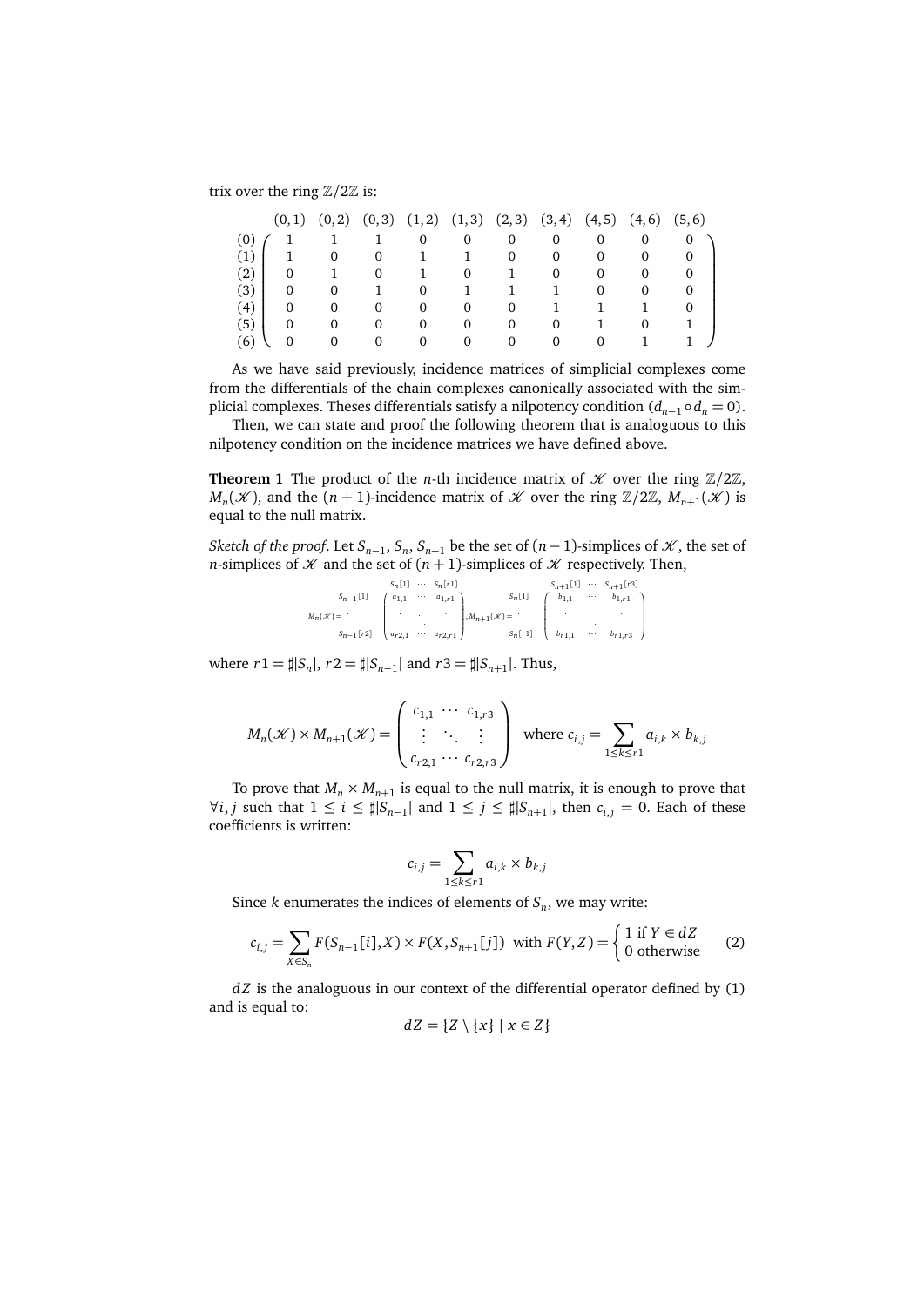This summation can be split depending on whether  $X \in \partial S_{n+1}[j]$  or  $X \notin$ *∂ S<sup>n</sup>*+<sup>1</sup> [ *j*].

<span id="page-8-0"></span>
$$
c_{i,j} = \sum_{X \in S_n | X \in \partial S_{n+1}[j]} F(S_{n-1}[i], X) \times 1
$$
\n
$$
+ \sum_{X \in S_n | X \notin \partial S_{n+1}[j]} F(S_{n-1}[i], X) \times 0
$$
\n
$$
= \sum_{X \in S_n | X \in \partial S_{n+1}[j]} F(S_{n-1}[i], X)
$$
\n(4)

The last summation is expressed over the image of the face operator  $x \mapsto$  $S_{n+1}[j] \setminus \{x\}$  which, restricted to  $S_{n+1}[j]$ , is injective. Thus, we can reindex:

<span id="page-8-3"></span>
$$
c_{i,j} = \sum_{x \in S_{n+1}[j]} F(S_{n-1}[i], S_{n+1}[j] \setminus \{x\})
$$
 (5)

Subsequently, this summation can also be split depending on whether  $x \in S_{n-1}[i]$  $or x \notin S_{n-1}[i].$ 

<span id="page-8-1"></span>
$$
c_{i,j} = \sum_{x \in S_{n+1}[j] \mid x \in S_{n-1}[i]} F(S_{n-1}[i], S_{n+1}[j] \setminus \{x\}) + \sum_{x \in S_{n+1}[j] \mid x \notin S_{n-1}[i]} F(S_{n-1}[i], S_{n+1}[j] \setminus \{x\})
$$
(6)

<span id="page-8-2"></span>Let us note that if  $x \in S_{n-1}[i]$  then  $S_{n-1}[i] \not\subset S_{n+1}[j] \setminus \{x\}$ , hence the first sum above is 0.

$$
c_{i,j} = \sum_{x \in S_{n+1}[j] \mid x \notin S_{n-1}[i]} F(S_{n-1}[i], S_{n+1}[j] \setminus \{x\})
$$
(7)

Here, we can split our proof considering two cases:  $S_{n-1}[i] \not\subset S_{n+1}[j]$  and  $S_{n-1}[i]$  ⊂  $S_{n+1}[j]$ .

In the first case, we have:  $\forall x \in S_{n-1}[i]$ ,  $F(S_{n-1}[i], S_{n+1}[j] \setminus \{x\}) = 0$ , hence the result holds.

In the second case,  $S_{n-1}[i] \subset S_{n+1}[j]$  implies that if  $x \notin S_{n-1}[i]$  then  $S_{n-1}[i] \in$  $\partial S_{n+1}[j] \setminus \{x\}$ , so the terms are all 1.

<span id="page-8-4"></span>
$$
c_{i,j} = \sum_{x \in S_{n+1}[j] \mid x \notin S_{n-1}[i]} 1
$$
\n
$$
= \sharp |S_{n+1}[j] \setminus S_{n-1}[i]|
$$
\n
$$
= n + 2 - n = 2 = 0 \mod 2
$$
\n(8)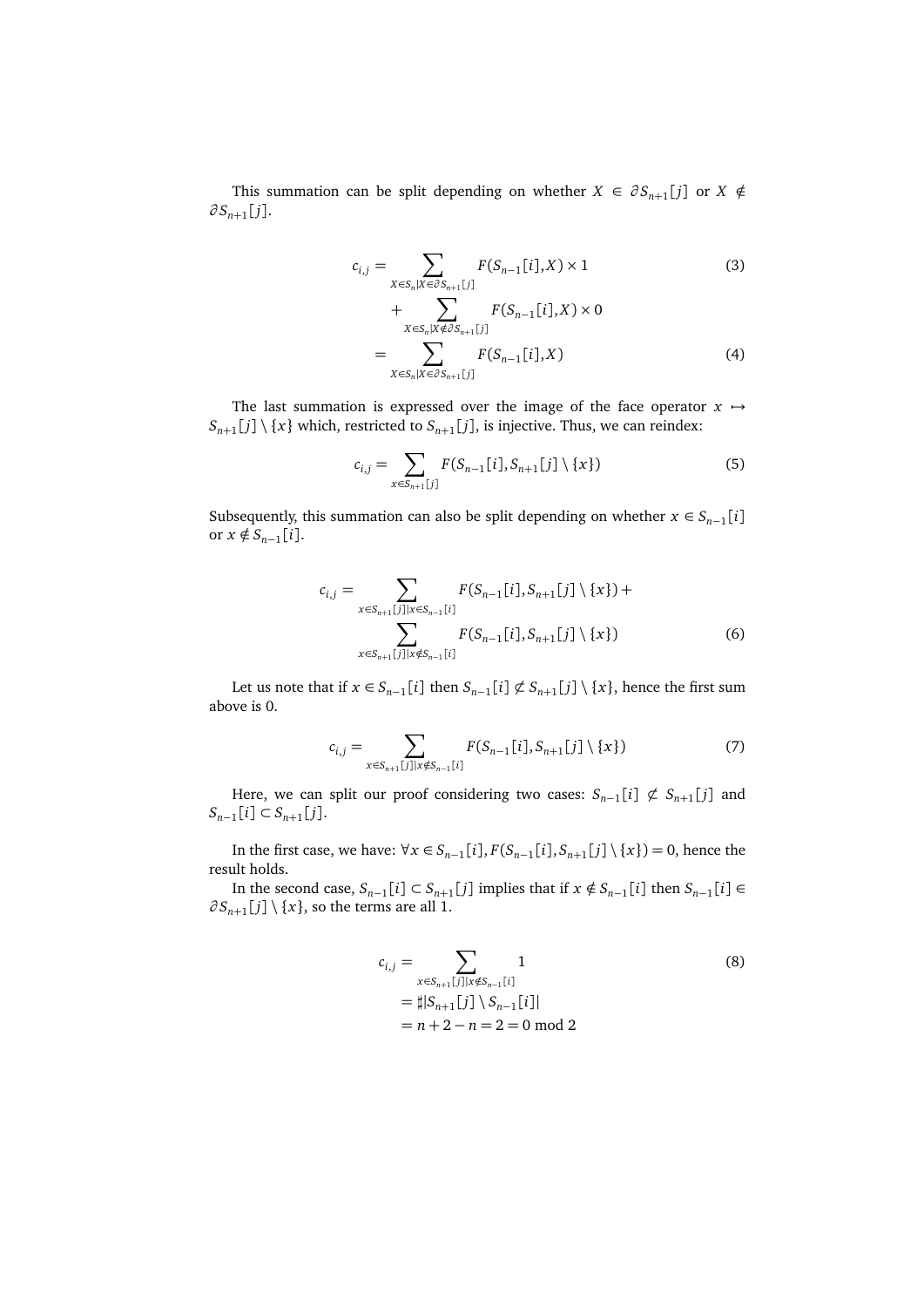#### <span id="page-9-0"></span>**4 SSReflect basics**

To formalize Theorem [1,](#page-7-0) we have used SSREFLECT [[11](#page-13-8)], an extension for the COQ proof assistant [[4](#page-13-7)[,6](#page-13-6)]. Its development was started by G. Gonthier during the formal proof of the Four Color Theorem [[10](#page-13-10)] and is now involved in the formalisation of the Feit-Thompson theorem [[1](#page-13-11)].

SSREFLECT (for Small Scale Reflection) introduces a new language for tactics that eases the development of proof scripts. Another main feature is the generic reflection mechanism. More details on the SSREFLECT tactics language and reflection techniques are presented in its manual [[11](#page-13-8)].

Moreover, SSREFLECT provides a set of libraries embedding definitions and properties for a variety of mathematical structures. In our formalization, it is worth mentioning the following libraries:

- **–** matrix.v: this library formalizes matrix theory, determinant theory and matrix decompositions. In our problem, this library is used to define incidence matrices, and to state and prove Theorem [1.](#page-7-0)
- **–** finset.v and fintype.v: theory of finite sets and finite types. We use these libraries to define the basic concepts about simplicial complexes.
- **–** bigop.v: generic indexed "big" operations, like <sup>P</sup>*<sup>n</sup>*  $\sum_{i=0} f(i)$  or  $\bigcup_{i \in I} f(i)$  and their properties, which are useful to deal with the matricial product in Theorem [1.](#page-7-0)
- **–** zmodp.v: additive group and ring Z*<sup>p</sup>* , together with field properties when *p* is a prime. As we work with elements of the field  $\mathbb{F}_2$ , we need this library.

For more precise details on these libraries we refer to [[5](#page-13-12)[,12](#page-13-13)]

# <span id="page-9-1"></span>**5 Formal development**

The SSREFLECT libraries include all the necessary ingredients to represent the mathematical structures of our formalization.

First of all, we define the notions related to simplicial complexes. The vertices are represented by a finite type V. A simplex is defined as a finite set of vertices. Then, the definition of a simplicial complex as a set of simplices closed under inclusion is straightforward:

```
Variable V : finType.
Definition simplex := {set V}.
Definition simplicial_complex (c : {set simplex}) :=
 forall x, x \in c -> forall y : simplex, y \subset x -> y \
     in c.
```
Since we do not take into account the signs of the coefficients appearing in the incidence matrices, we define a face operator as a set difference (we remove a vertex from a simplex) and the boundary as the image of a simplex by the face operator.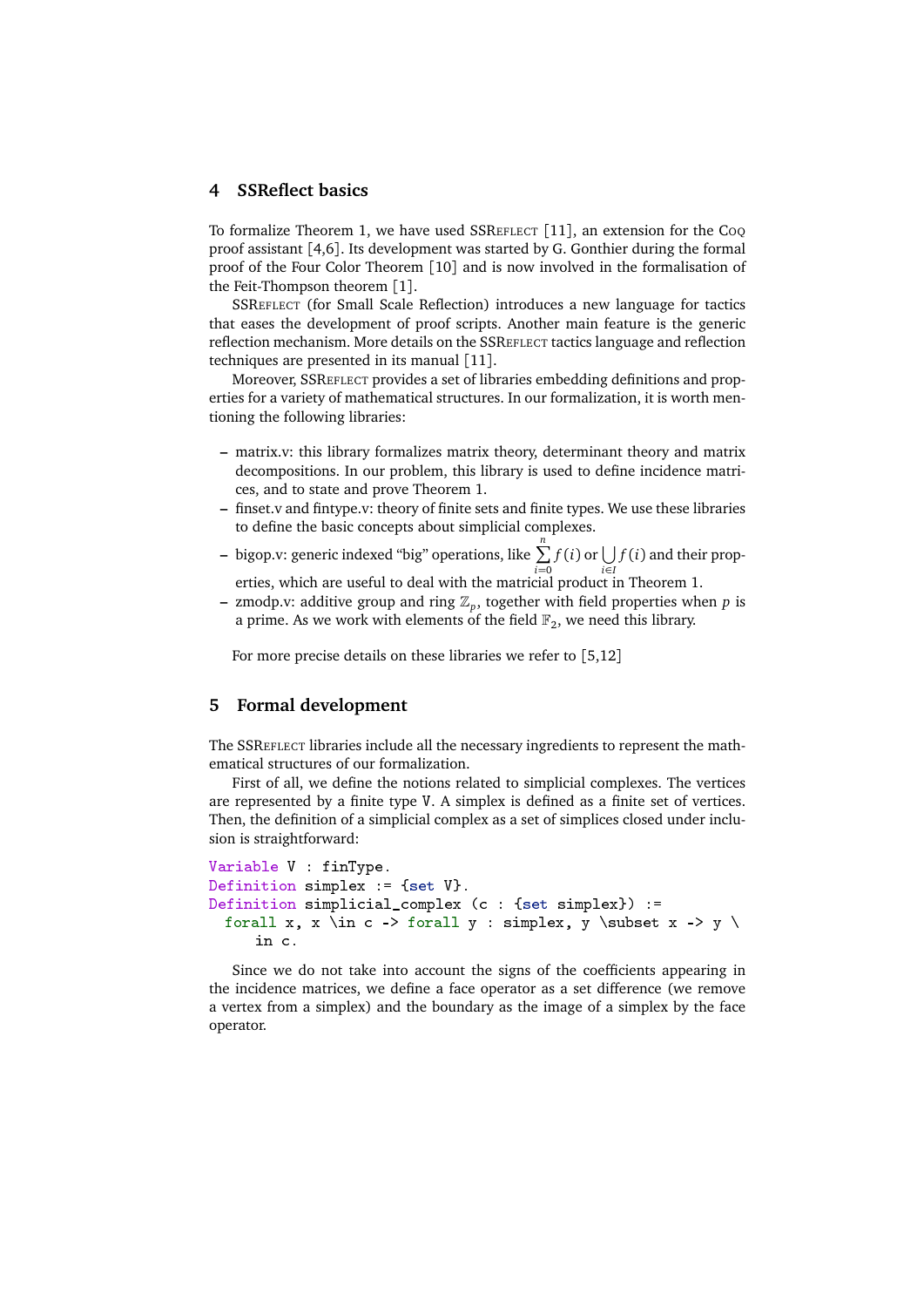Definition face\_op (S : simplex)  $(x : V) := S : \ X$ . Definition boundary (S : simplex) := (face\_op S) @: S.

We prove the correctness of our definition of boundary by showing it is equivalent to a subset relation with constraints on cardinality:

```
Lemma boundaryP: forall (S : simplex) (B : simplex),
 reflect (B \subset S /\ #|S| = #|B|.+1) (B \in boundary S).
```
A key argument for our proof is the injectivity of the face operator above, which we establish as a lemma:

Lemma face\_op\_inj2: forall (S : simplex), {in S &, injective (face\_op S)}.

The notation {in S &, P} means:  $\forall x \in S, \forall y \in S, P(x, y)$ .

Now, before giving the definition of the *n*-th incidence matrix of a simplicial complex, we can define the more generic notion of incidence matrix of two finite sets of simplices.

Representing a matrix requires an indexing of the simplices in Left (for the rows) and Top (for the columns). Since Left and Top are finite sets, they are equipped with a canonical enumeration: (enum\_val Left i) returns the *i*-th element of the set Left. A coefficient *ai j* of the incidence matrix will be 1 if the *i*-th simplex of Left is a face (subset) of the *j*-th simplex of Top and 0 otherwise.

Thus we can define the incidence matrix of two finite sets of simplices as follows:

```
Variables Left Top : {set simplex}.
Definition incidenceMatrix :=
 \matrix_(i < #|Left|, j < #|Top|)
     if enum_val i \in boundary (enum_val j) then 1 else 0:'
         F_2.
```
In the definition above, it can be noted that the first argument of enum\_val is implicit and determined by the context. Indeed, the notation  $i \leq #|Left|$  means that the type of i is  $'I_{-}(\#|\text{Left}|)$ , that is i is an ordinal ranging from 0 to #|Left|−1, where #|X| denotes the cardinal of the set X. With this type information, the system expands enum\_val i to enum\_val Left i, thus resolving the ambiguity (and similarly for j).

The type annotation  $0:$  'F<sub>-2</sub> indicates that the 0 and 1 appearing as coefficients of the matrix are the two elements of  $\mathbb{F}_2$ , that is  $\mathbb{Z}/2\mathbb{Z}$  as a field.

We now define the n-th incidence matrix of a simplicial complex c, by instantiating Left to the set of *n* − 1-simplices (of c) and Top to the set of *n*-simplices. Note that *n* should be nonzero.

```
Section nth_incidence_matrix.
Variable c: {set simplex}.
Variable n:nat.
Definition n_1 simplices := [set x \in c | #|x| == n].
Definition n_simplices := [set x \in c | #|x| == n+1].
Definition incidence_matrix_n :=
```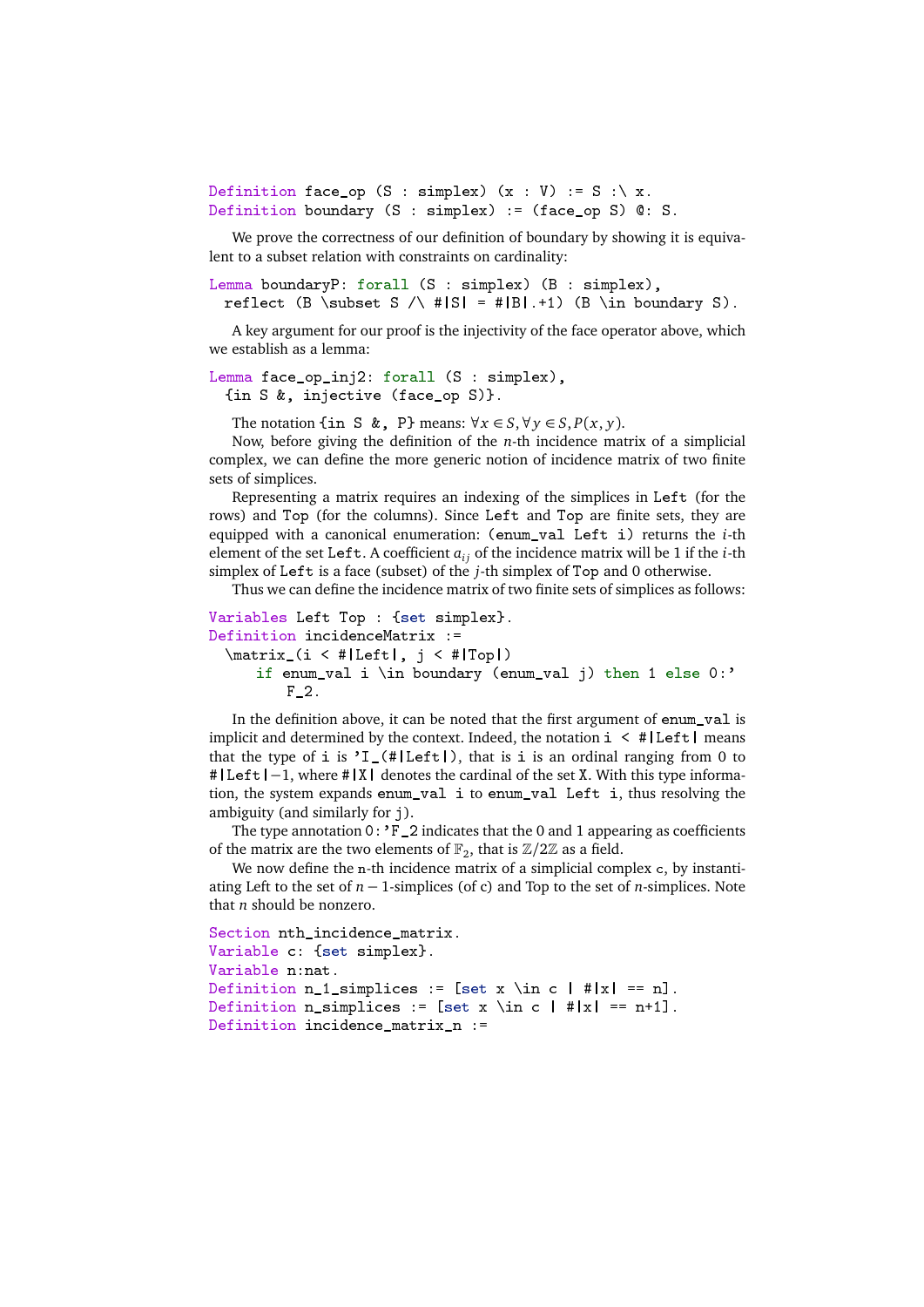```
incidenceMatrix n_1_simplices n_simplices.
End nth_incidence_matrix.
```
Then we have all the ingredients to state Theorem [1:](#page-7-0)

```
Theorem incidence_matrices_sc_product:
 forall (V:finType) (n:nat) (sc: {set (simplex V)}),
   simplicial_complex sc ->
     (incidence_mx_n sc n) *m (incidence_mx_n sc (n.+1)) = 0.
```
In the statement above, \*m denotes the matricial product. The type information of each matrix includes its size. When the product operator is applied, the typechecking ensures that the two arguments have compatible sizes. Then the system knows the expected size of the result matrix and reads 0 as the null matrix of this size.

The formal proof of Theorem [1](#page-7-0) follows the schema presented in Section [3.](#page-5-0) A large part of the proof is devoted to the work with summations, for which the library "bigop" has played a key role.

For instance, the first summation splitting (equation [\(3\)](#page-8-0)) is realized by:

```
rewrite (bigID (mem (boundary (enum_val j)))).
```
where j belongs to  $S_{n+1}$ .

The lemma bigID states that an iterated operation using a commutative monoidal operator can be split:

$$
\sum_{i \in r | P_i} F_i = \sum_{i \in r | P_i \wedge a_i} F_i + \sum_{i \in r | P_i \wedge \sim a_i} F_i
$$

It is also possible to split a summation (equation [\(6\)](#page-8-1)) and at the same time rewrite the first resulting sum to 0 as in:

rewrite (bigID (mem (enum\_val i))) big1.

big1 states that, when a monoidal operator is iterated over elements that are all equal to the neutral, then the result is also the neutral element:

$$
\sum_{i\in r|P_i} 0=0
$$

Therefore, after the last tactic, the system will require a proof that all the terms of the first resulting summation are zero. big1 is applied to obtain equations [4](#page-8-0) and [7](#page-8-2) of Section [3.](#page-5-0)

Our proof relies on two main reindexations: from ordinals to *n*-simplices [\(2\)](#page-7-1) and later on from simplices to vertices [\(5\)](#page-8-3). To perform the first reindexation, the script has the following shape:

```
rewrite (reindex_onto (enum_rank_in Hx0) enum_val) ; last
   first.
 by move=> x _; exact: enum_valK_in.
```
Where: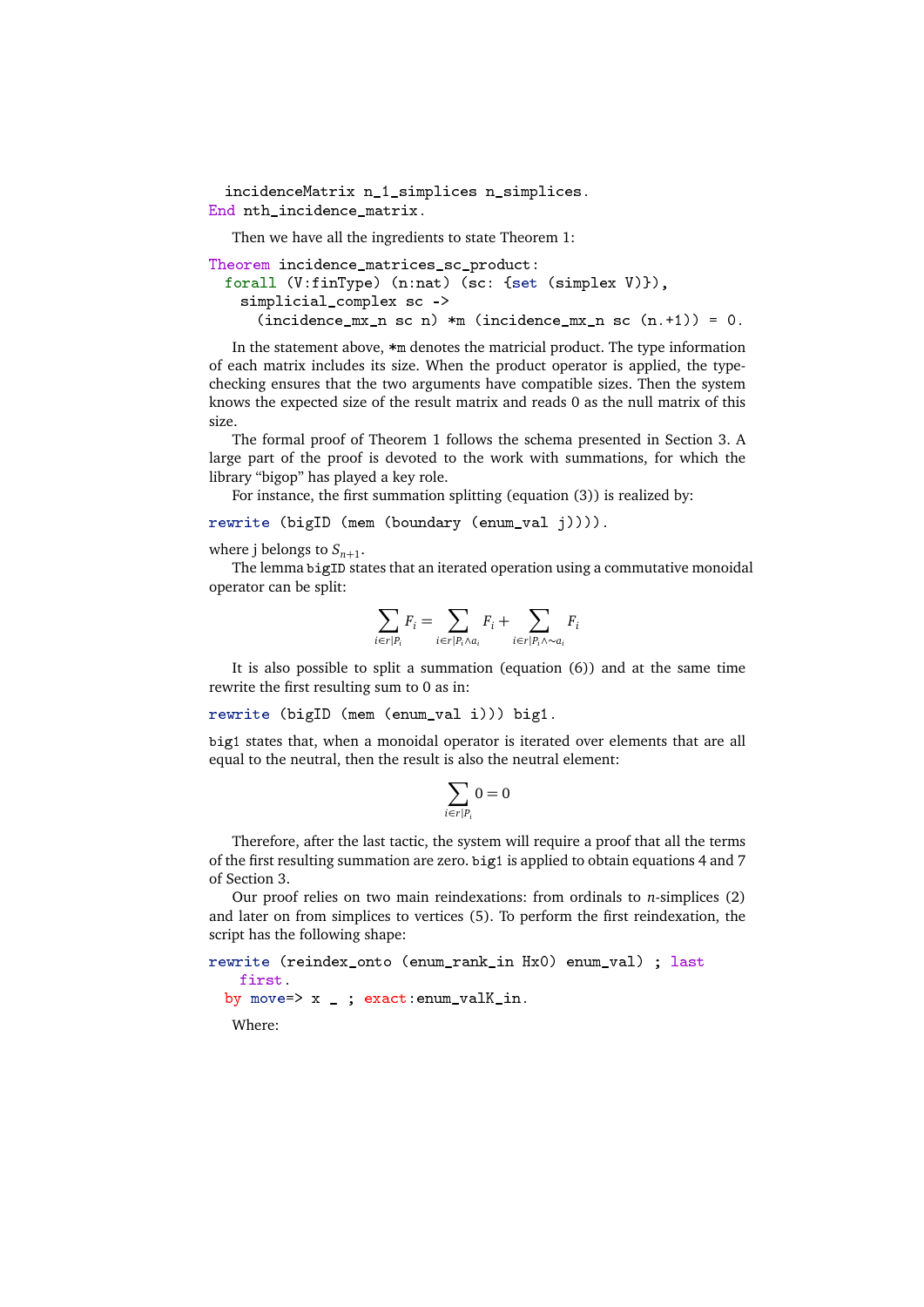- **–** Hx0 is a proof that there exists at least one n-simplex
- **–** enum\_rank\_in enumerates the n-simplices since Hx0 ensures there is at least one
- **–** enum\_val enumerates the ordinals over which the sum is expressed
- **–** reindex\_onto reindexes from ordinals to n-simplices, given a bijection between both sets. Indeed, the second line proves that enum\_val ◦ enum\_rank\_in  $=$  Id

The second reindexation is based on the injectivity of the face operator:

rewrite big\_imset ; last exact:face\_op\_inj2.

Rewriting with the lemma big\_imset triggers a check that the summation is expressed over the image of a set by a function. In our case, the system automatically infers that this function is the face operator face\_op, and will then ask for a proof of its injectivity.

The lemma eq\_big and its variants eq\_bigl and eq\_bigr allow to rewrite the predicate or the operand of an iterated operation. It is applied in particular to obtain equation [8](#page-8-4) of Section [3:](#page-5-0)

```
rewrite (eq_bigr (fun _ => 1)).
```
The system will of course require a proof that the operand is equal to 1. Then it will rewrite the expression to a constant summation, allowing the use of the lemma big\_const to replace it with a product (cardinal of the iterated set by the constant value).

Simple arithmetic arguments on cardinals will then complete the proof. The interested reader will find a snapshot of our development online [[15](#page-14-8)].

## **6 Conclusions and Further Work**

In this paper we have presented the formalization of simplicial complexes and their incidence matrices as well as the main theorem that gives meaning to the definition of homology groups. The proof assistant used has been COQ as well as the SSRE-FLECT extension and the libraries it provides. The verified algorithm is related to a Computer Algebra system for Algebraic Topology called Kenzo [[9](#page-13-3)]. Therefore, our research is placed between the efforts to formalize mathematics and the application of formal methods in software systems.

Some parts of the future work are quite natural. The work presented here is solid enough to undertake the challenge of formalizing the construction of the Smith Normal Form [[22](#page-14-3)] of incidence matrices, that is the diagonalization process which obtains homology groups of finite type objects.

Moreover, if we want to apply our Algebraic Topology methods to real life problems, for instance the study of medical images, we must be completely sure that our programs are safe. Therefore, the process to construct a simplicial complex from a digital image, presented in Section [3,](#page-5-0) should be formalized, too.

In addition, our proof seems generic enough to achieve the case of working with Z-modules, instead of Z*/*2Z-modules, quite easily.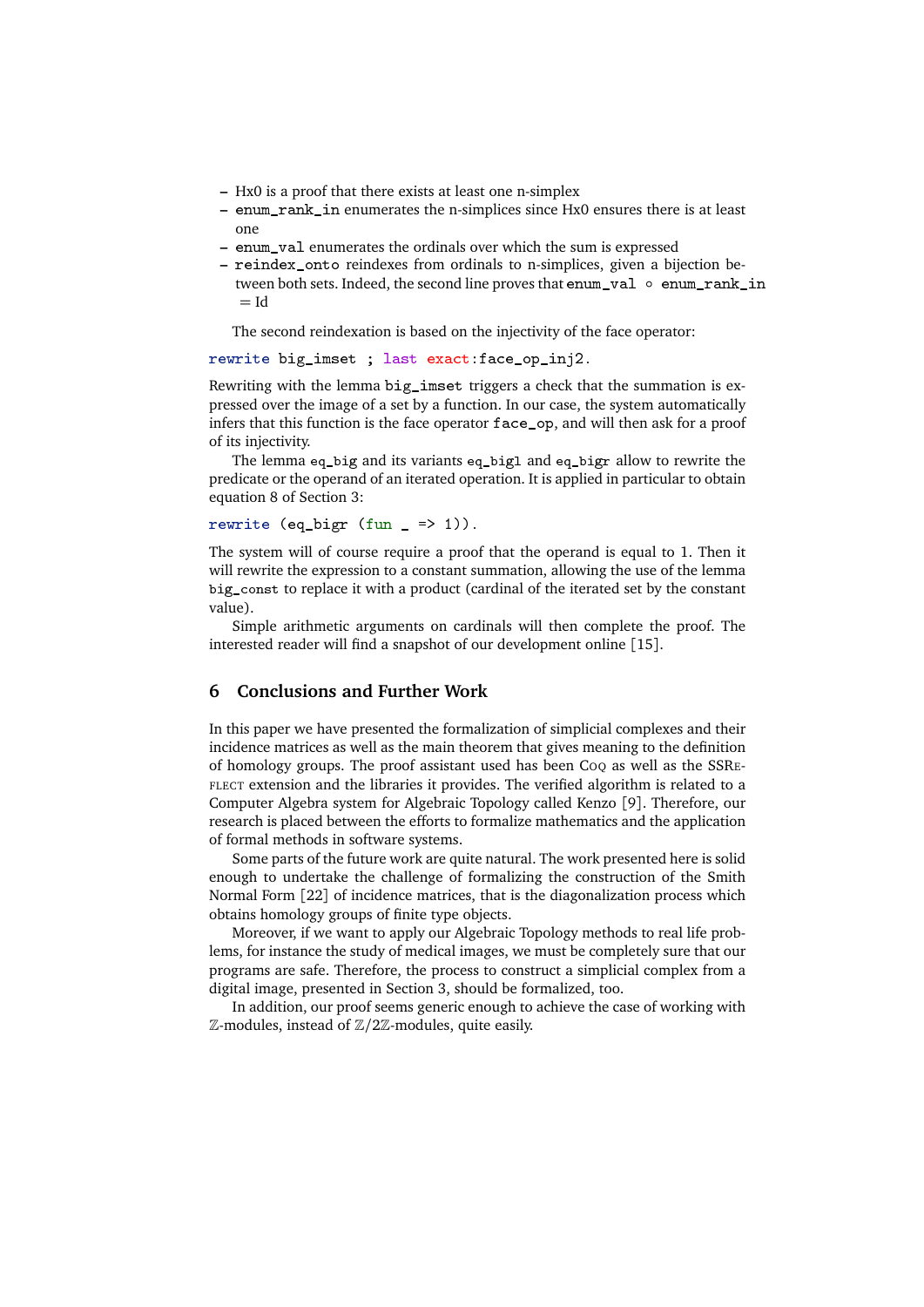Another topic is related to the executability of our proofs, that is the computational capabilities of the objects we have defined (like the incidence matrices). Two main approaches are possible: code extraction or internal computations. The first one delivers a certified program and is available for free in the Coq system. However, technical limitations have to be dealt with to get an usable program in our context. The second approach is somewhat more challenging regarding efficiency but enables the reuse of computational results in further formal developments. For instance, the computation of the smith normal form of a matrix could be used for further deductions, in the same system, on the topological object under study. We are currently studying the use of code extraction and efficient computational techniques in the Coq/SSReflect system, applied to the objects and theories we have presented above.

# **References**

- <span id="page-13-11"></span>1. Mathematical components team homepage. [http://www.msr-inria.inria.fr/](http://www.msr-inria.inria.fr/Projects/math-components) [Projects/math-components](http://www.msr-inria.inria.fr/Projects/math-components).
- <span id="page-13-4"></span>2. J. Aransay, C. Ballarin, and J. Rubio. A mechanized proof of the Basic Perturbation Lemma. *Journal of Automated Reasoning*, 40(4):271–292, 2008.
- <span id="page-13-9"></span>3. R. Ayala, E. Domínguez, A. Francés, and A. Quintero. Homotopy in digital spaces. *Discrete Applied Mathematics*, 125:3–24, 2003.
- <span id="page-13-7"></span>4. Y. Bertot and P. Castéran. *Interactive Theorem Proving and Program Development, Coq'Art: the Calculus of Inductive Constructions*. Springer-Verlag, 2004.
- <span id="page-13-12"></span>5. Y. Bertot, G. Gonthier, S. Biha, and I. Pasca. Canonical big operators. In *Theorem Proving in Higher-Order Logics (TPHOLS'08)*, volume 5170 of *Lecture Notes in Computer Science*, pages 86–101, 2008.
- <span id="page-13-6"></span>6. COQ development team. The COQ Proof Assistant Reference Manual, version 8.3. Technical report, 2010.
- <span id="page-13-2"></span>7. T. K. Dey, H. Edelsbrunner, and S. Guha. *Contemporary Mathematics*, volume 223, chapter Computational topology. Advances in Discrete and Computational Geometry, pages 190–143. AMS, Providence, 1999.
- <span id="page-13-5"></span>8. C. Domínguez and J. Rubio. Effective Homology of Bicomplexes, formalized in COQ. *To appear in Theoretical Computer Science*.
- <span id="page-13-3"></span>9. X. Dousson, F. Sergeraert, and Y. Siret. The Kenzo program. Institut Fourier, Grenoble, 1998. <http://www-fourier.ujf-grenoble.fr/~sergerar/Kenzo>.
- <span id="page-13-10"></span>10. G. Gonthier. *Formal proof - The Four-Color Theorem*, volume 55. Notices of the American Mathematical Society, 2008.
- <span id="page-13-8"></span>11. G. Gonthier and A. Mahboubi. A Small Scale Reflection Extension for the Coq system. Technical report, Microsoft Research INRIA, 2009. [http://hal.inria.fr/](http://hal.inria.fr/inria-00258384) [inria-00258384](http://hal.inria.fr/inria-00258384).
- <span id="page-13-13"></span>12. G. Gonthier, A. Mahboubi, L. Rideau, E. Tassi, and L. Théry. A modular formalisation of finite group theory. In *Theorem Proving in Higher-Order Logics (TPHOLS'07)*, volume 4732 of *Lecture Notes in Computer Science*, pages 86–101, 2007.
- <span id="page-13-0"></span>13. R. Gonzalez-Diaz, B. Medrano, P. Real, and J. Sanchez-Pelaez. Algebraic Topological Analysis of Time-Sequence of Digital Images. In *Proceedings 8th International Conference on Computer Algebra in Scientific Computing (CASC'2005)*, volume 3718 of *Lecture Notes in Computer Science*, pages 208–219, 2005.
- <span id="page-13-1"></span>14. R. Gonzalez-Diaz and P. Real. On the Cohomology of 3D Digital Images. *Discrete Applied Math*, 147(2-3):245–263, 2005.